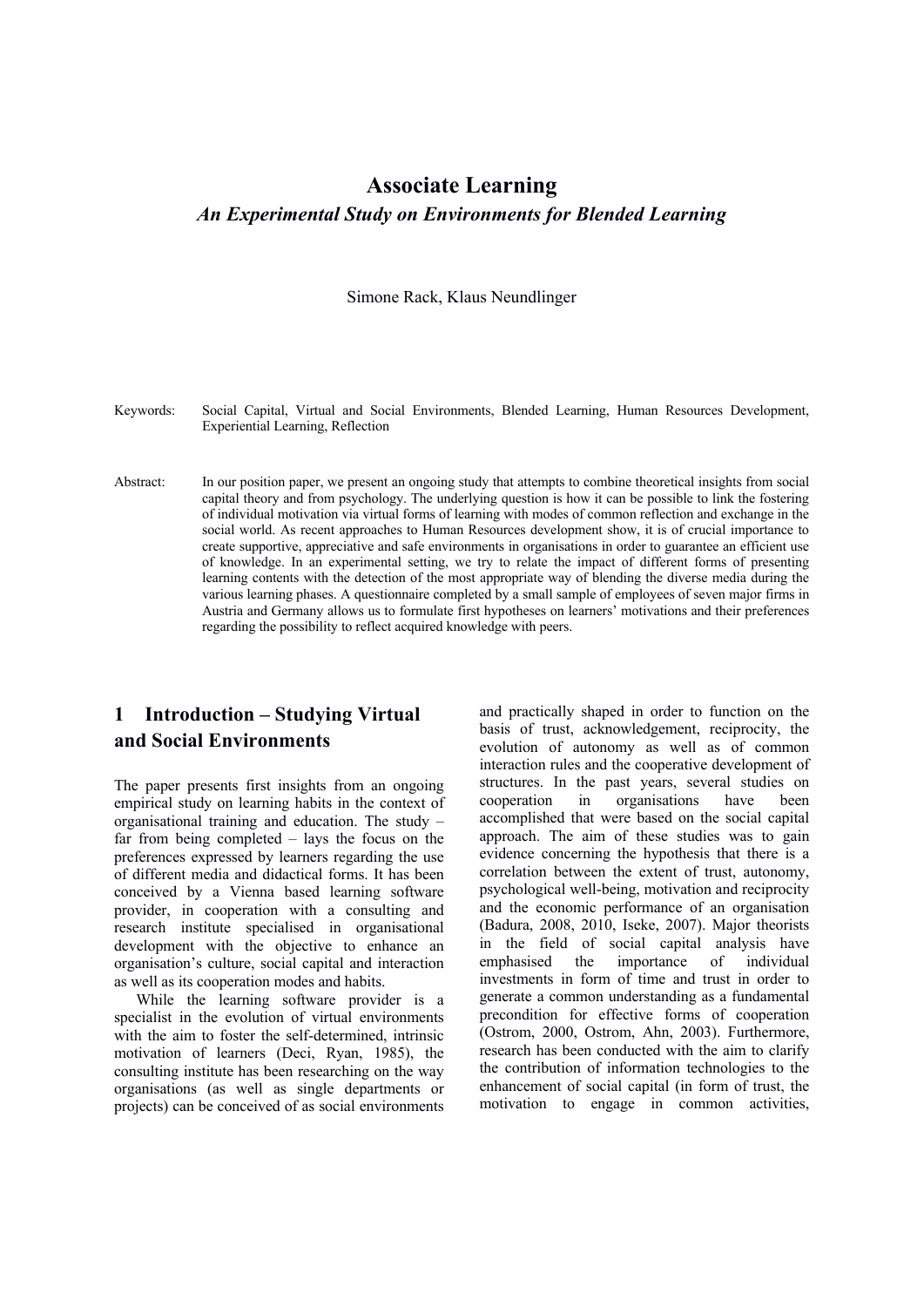reciprocity and the effectiveness of knowledge sharing and exchange) within organisations, learning communities and initiatives of civic engagement (Huysman, Wulf, 2004).

The theoretical interest of this research cooperation was to define more exactly the value of training measures as well as the efficient use of new technologies in the context of organisational training and education programmes. As a consequence, this exchange process was formalised in a feasibility study based on a small sample funded by the Austrian Research Promotion Agency (FFG). Starting from a social capital approach that was operationalised in form of an experimental setting and a questionnaire, the research question how to involve learners in motivating virtual environments was combined with the problem how to create social environments in organisational contexts that motivate employees to cooperate and to develop relationships based on reciprocity.

# **2 Social Environments for the Individualisation of Further Education**

Recently published statistical data on the participation of people in non-formal further education reveal that in Austria, as well as in probably all developed countries, the trend to conceive of learning as a lifelong activity is gaining more and more acceptance. The majority of the labour forces, even in advanced age, takes part in non-formal training activities such as seminars, courses, workshops and so on. This seems to be a clear indicator that education is more and more considered as a lifelong career path that has to be shaped and evolved by the individual in coordination with the organisational environment and according to the particular needs caused by biographical or career shifts and passages. As a consequence of the expansion of training needs and learning engagement to the whole professional life, education is subject to processes of individualisation: the more people are skilled, the more they claim to fulfil challenging and satisfying tasks. This applies also to their training and further education needs. There is evidence that the use of information technologies for these new learning environments characterised by a series of passages and highly individualised sequences concerning the access to different didactical forms is of crucial importance (Hung, 2006). Obviously, not only the contents and topics

of the training activities have an impact on the motivation of the individual learner, but also the form of the presentation. Yet, what emerges from an accurate interpretation of the overall setting, but also from the small survey we accomplished in the context of the study, is that it would not be effective to supplant the variety of didactical forms by the only use of information technologies. Individuals claim to have a range of choice that includes new technologies, traditional presentation forms like textbooks, seminars, workshops and diverse forms of regular exchange with peers from other departments or projects. This is a clear hint that learning activities are considered more effective if they are embedded in social settings (Bandura, 1977).

New communication technologies have a double role in the context of further education. On the one hand, in the form of sophisticated learning tools based on the visual and narrative elaboration of contents, they can foster states of flow (Csikszentmihaly, 1991) by creating virtual environments that enhance the intrinsic process motivation and learning performance (Bandura, 1986, Barbuto, Scholl, 1998). On the other hand, as communication tools they can contribute to enhance the presentation of individual skills as well as to the multiplication of exchange possibilities between specialised people in the sense of the instrumental motivation as well as the internal and external selfconcept described by Barbuto and Scholl (1998). Social capital theorists as Ostrom (2000) point out that the individual investments in the creation of communities have to be seen not only in the perspective of classical capital theory, but also from the point of view of the evolution of reciprocity and other social norms that are essential for the sustainability of the common goods that bind the exchange processes and ties beyond instrumental, rational choice driven forms of interaction. Therefore, it is also necessary to investigate on the social environments that help to develop norms and interaction modes that shape exchange and cooperation processes in projects and departments.

In this sense, the organisation's essential challenge, from our point of view, is to integrate the statistically proved increasing individual motivation of employees to participate in further education into a working environment that manages to link the individual's motivation to the team's or department's processes and structures. Human resources development becomes a task that must be based on the evolution of a firm's social capital. According to Kessels and De Jong (2007), learning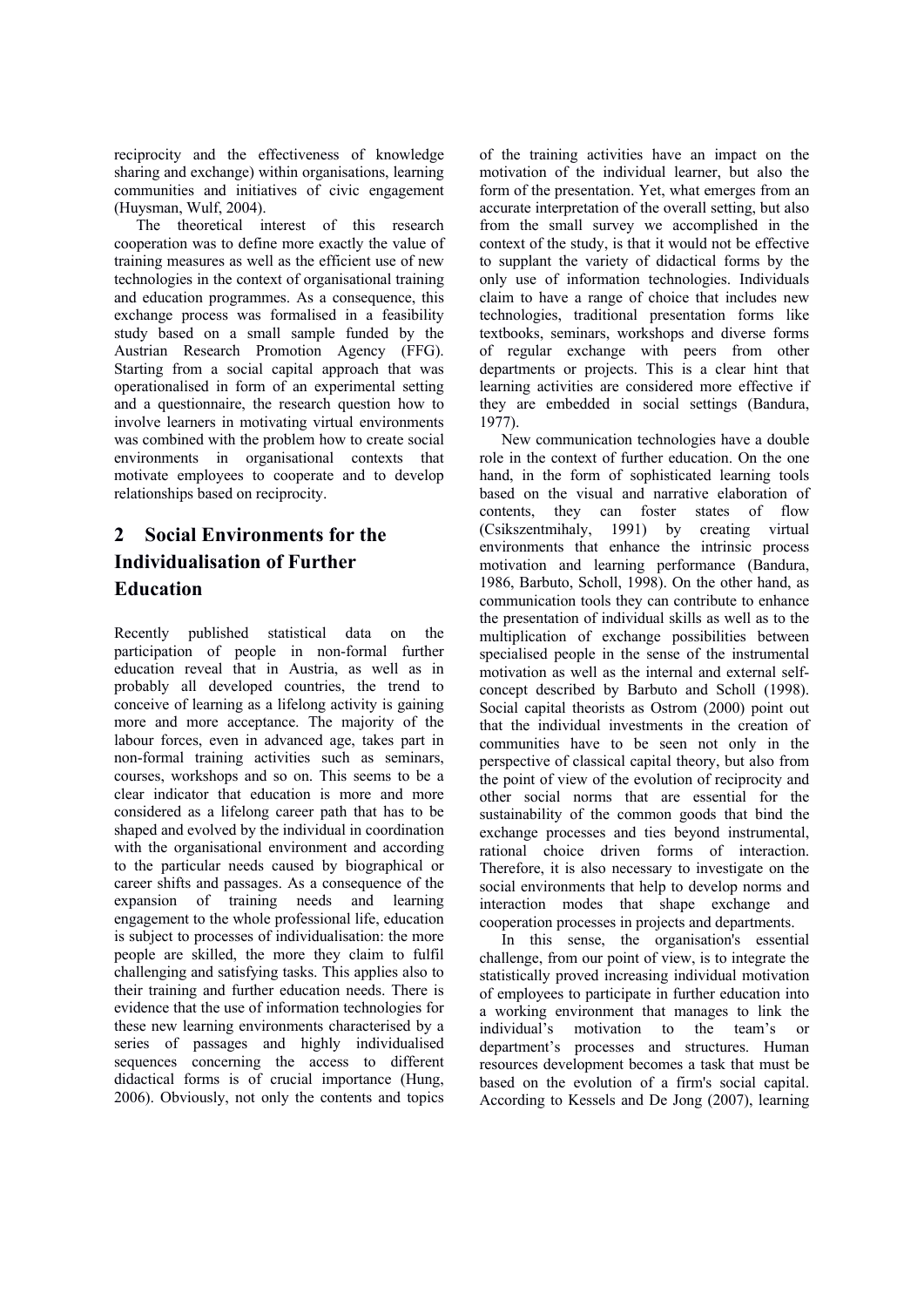has to be conceived of as a collective process that depends on the creation of safe learning environments, of room for initiatives. Safe environments do not emerge from the establishment of formal hierarchies and structures, but from the clear formulation of goals, which relates to what Barbuto and Scholl (1998) characterise as goal internalization motivation, as well as from the evolution of trust and from interaction modes based on appreciation.

### **3 Experimental Design**

The objective of the study was to shed light on the question which didactical form is to be considered the most effective according to the respective learning phase. The theoretical presupposition underlying the concept of "associate learning" (or "associates development") is that learning processes are characterised by passages which function as links between the different learning phases. For the creation of effective learning environments it is thus important to gain insights on the impact of the different tools, media and methods (Mayer, 2001).

In order to generate data allowing for the outlining of certain tendencies, we decided to operationalise our assumption via the comparison of three different forms of imparting the same content. While the initial research question was based on the question if virtual or traditional forms of presenting learning contents were more efficient, in the course of the development of the setting our interest shifted towards the question which medium or didactical form was the most appropriate according to the specific learning phase. This is the reason why we chose three instead of two modes of presenting the same content, including not only a virtual environment and a conventional text format, but also an interaction-based training.

During the preparatory phase, a group of about 10 human resources executives from seven major firms with main offices in Austria and Germany accepted to take part in the process of preparing and carrying out the study. We organised a series of encounters in which we discussed our research hypotheses and worked out fundamental challenges regarding education and training that are common to all of these firms.

In a second step, the HR executives invited a certain number of employees to take part in the study. Accepting this invitation, 51 employees working in these organisations participated in the experiment and filled out a questionnaire. This questionnaire was conceived in order to identify

their individual preferences concerning non-formal learning activities and their assessment of the integration of individual motivation, competencies and experiences in their organisations' training programmes. As already mentioned, the participants were subdivided into three groups that took part in a basic training unit with the title "The management of emotions". The content imparted to the three groups was identical, what differed was the form:

1) The first group worked through the content in form of a web-based training.<sup>1</sup> The training has the form of a video, for which a storyline and a graphic design were developed by the learning software provider together with a trainer specialised in the topic of the "management of emotions".

2) The second group had the task to acquire the same content by reading a text without any illustrations formatted in PDF.

3) The third group attended a one hour's introductory lecture on the "management of emotions" given by a trainer.

### **4 Sample**

As stated, the 51 participants are employees working in seven major firms that operate in the following branches: banking, automobile industry, retail and administration of public goods. The task to fill out the questionnaire some days after the training unit was carried out by 47 persons, 25 female and 22 male, aged between 20 and 55. The quantitative composition of the three groups was as follows: 19 persons did the web-based training, 22 persons read the PDF and 5 persons attended the introductory lecture.

With respect to the standard of education the sample had the following distribution: 31% do have a secondary education and completed an apprenticeship in the organisation, 18% have a secondary education and completed a vocational school, 18% have completed a professional school, 5% have acquired a degree at a university of applied sciences, 9% have a bachelor's or master's degree at a university and 3% have acquired a PhD.

### **5 Contents of the Questionnaire**

As mentioned above, the questionnaire was conceived in cooperation with a group of HR

<sup>&</sup>lt;sup>1</sup> http://2.create.at/clients/Management\_der\_Emotionen/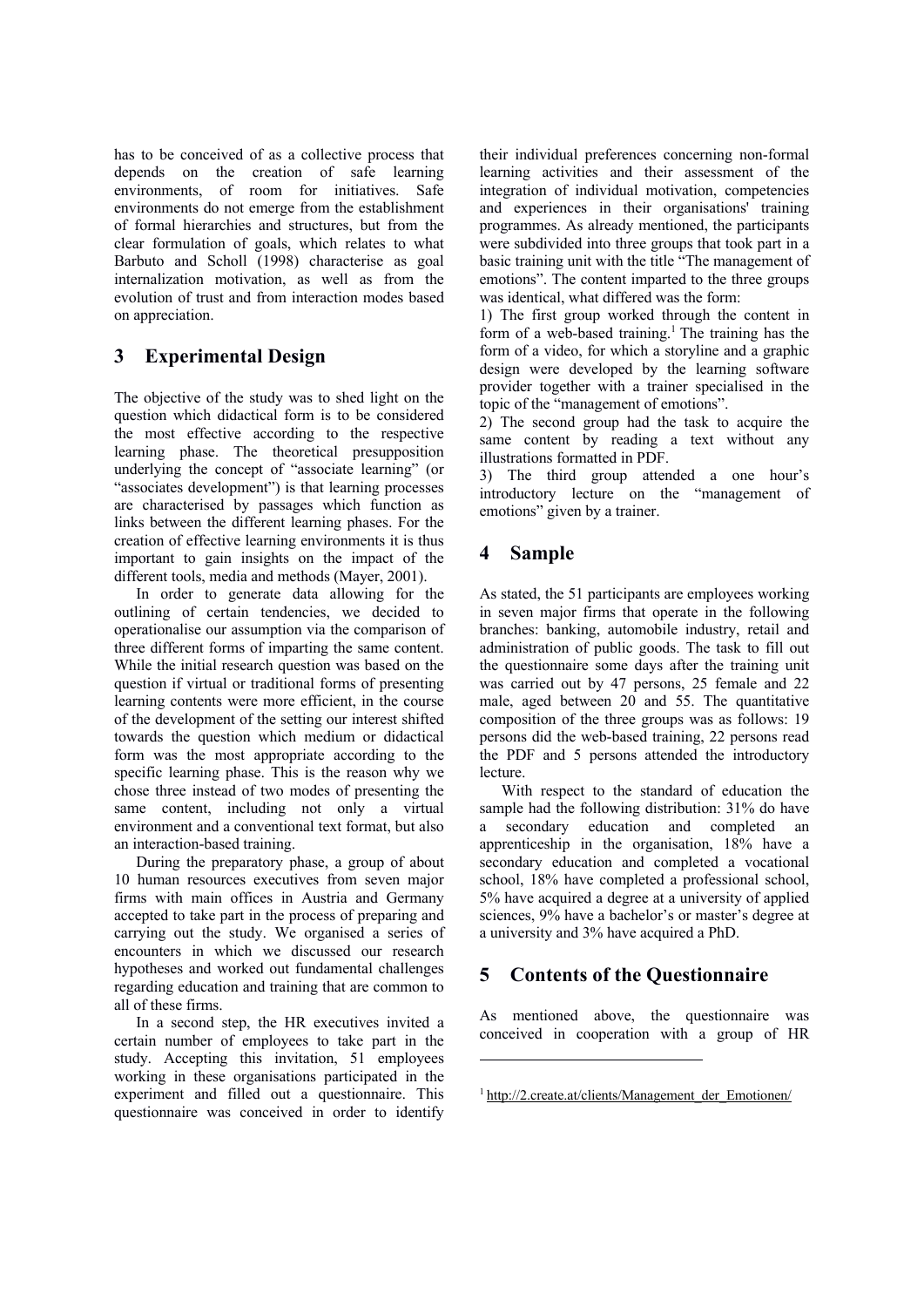executives in a series of encounters. The topics emerging from these expert rounds were integrated in the questionnaire that was divided into three sections:

Section 1 regarded the general learning motivation of the participants (regarding also contexts that are not connected to their professional environment). In this section, the aim was to find out to what extent the employees are ready to take part in further education programmes. In section 2, focus was laid on topics regarding further education related to the organisation they work in. Section 3 contained question related to the specific impact of the different presentation forms and their relatedness to the diverse learning phases.

#### **5.1 General Learning Motivation**

Indicators for behavioural modes related to learning motivation are, for example, the disposition to spend time for education as well as the reasons quoted by people for their engaging in learning activities.

Asked about their general motivation, more than half of the participants of the sample expressed their intention to go through further education activities. Approximately the same number of people already spends some time in education activities not related to their professional career, ranging from about 5 hours up to 5 days a month. More than a third of the people spends 5 hours a month in education activities related to their job, 13% spend one day and 4% two days a month in this sense.

We asked the participants what motivates them to take part in education activities during their leisure time. In the answers, the following reasons were cited: 1) the personal interest, the interest in the content, the opportunity to acquire new knowledge and new perspectives, the mastering of challenges and the possibility to transfer knowledge from the professional to the private sphere; 2) the participation in specialised networks, the possibility to keep in touch with other colleagues with whom one has attended courses and, in general, the possibility to exchange knowledge; 3) the opportunity of a career advancement as well as to increase the salary; 4) contents that are relevant for the daily routine, the acquisition of knowledge that is helpful for the mastering of challenges.

The tendency emerging from the answers is that people do have the intrinsic motivation to keep updated in their professional area and that they consider learning as part of the development of their personality. Furthermore, these statements are closely linked to the reference to professional

networks, i.e. the willingness to keep in touch with colleagues beyond the own department, to be part of a professional community.

#### **5.2 Topics Related to the Organisation**

Generally speaking, the educational programmes provided by the organisations that took part in the study do meet the needs of the employees. Participants describe the offer as flexible and characterised by a great variety of different internal or external courses, seminars and other measures. Obviously, the courses provided by the HR department are not the only occasion to learn. Therefore, in their answers, people underline the importance of learning on the job and the important role of superiors and executives with respect to the exchange and circulation of knowledge. According to the participants, it is a central task of the superiors like the head of a project team or of a department to transfer knowledge by supporting the team members when they take over new tasks or when they are introduced in new projects. If an executive manages to do so, he or she increases his/her *linking social capital* (Badura 2008). Ideally, superiors carry out potential analyses and find out opportunities for the personal development of the employees.

Highly interesting for the purpose of our study are the answers given by the participants to the question which opportunities they see in order to improve the education and training programmes of their firms. The suggestions made by the employees are rather diverging: 1) the claim for either more internal or more external courses, 2) an external evaluation of the programmes, 3) more seminars and workshops, 4) more online courses. Several participants suggest an intensification of the networking that emerges from the courses, especially regarding the opportunity to establish an interdepartmental know-how transfer. People claim for regular meetings between specialised colleagues, follow-up-activities after seminars or regular oneday-workshops dedicated to the exchange of knowledge and experience. Employees seem to be well aware of the importance of an appreciative, safe and autonomy-driven social environment for the effective use of knowledge in the organisation. This can be seen also as a confirmation of David Kolb's (1984) hypothesis that common reflection represents a central method in organisational contexts in order to process knowledge and to meet several needs at the same time: 1) The different views contributing to a common reflection improve the quality of the outcome of the problem solution process. An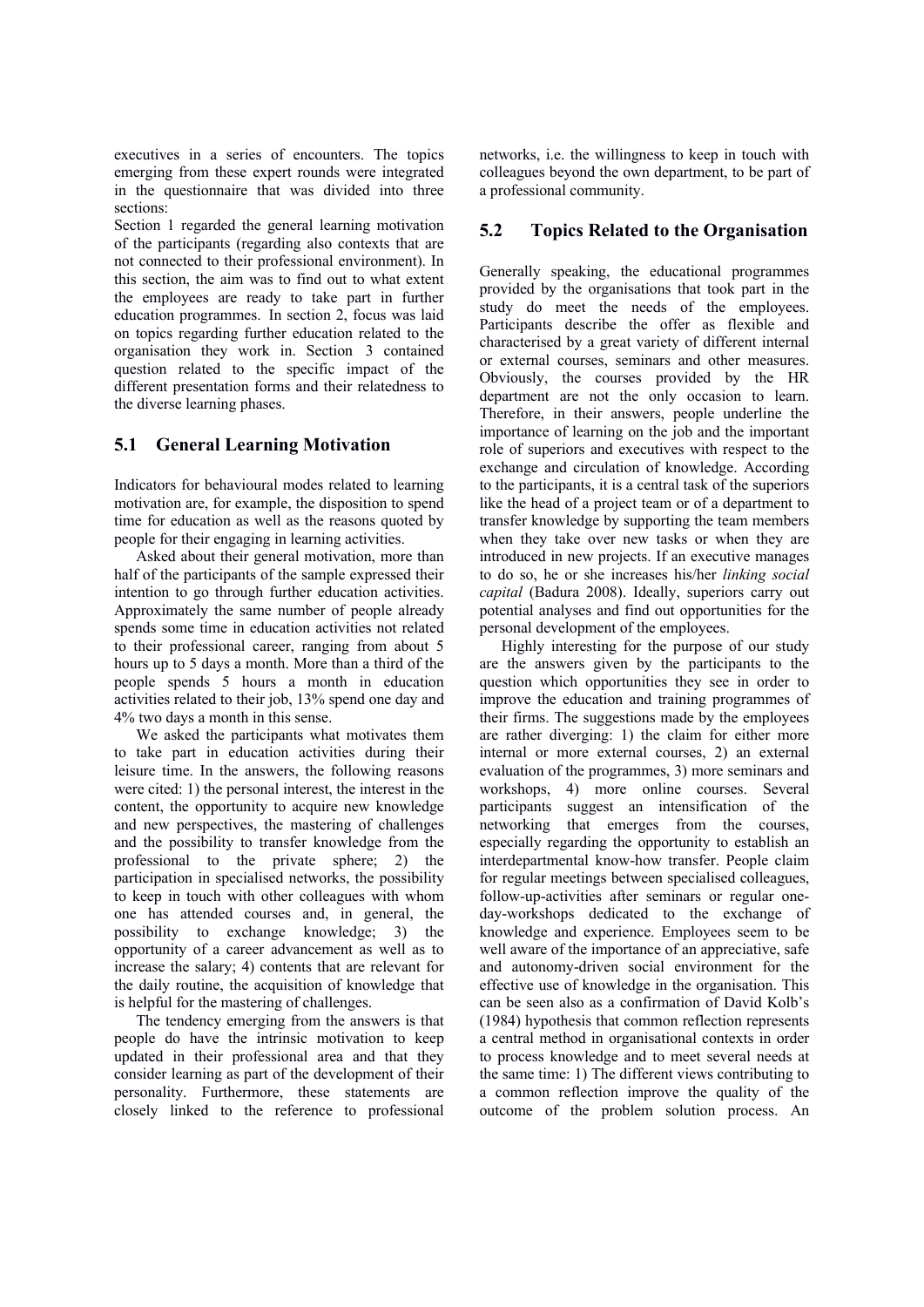indispensable precondition for such a process is an appreciative and cooperative mode of relating to each other. 2) Common reflection makes the single expert visible in his/her role and helps to overcome social conformity and group pressure. 3) The experiences accomplished in the practical implementation of given knowledge can only be transformed into useful, approved new knowledge for the organisation if experts are given the opportunity to reflect and critically revise these experiences.

The answers given to the question if there is the opportunity to get into an exchange with other colleagues on acquired knowledge correspond to these principles. People express the need for a "common space" or "social space" for an exchange that should be separated from the offices. Yet, the concept "room" for exchange is defined in various ways by the participants. Some refer to the possibility to disseminate knowledge via a regular exchange. Others also suggest the possibility to share knowledge and to reflect on it, having in mind rather diverse modes of doing so, ranging from workshops, moderated conversations, blogs, e-mail exchange, to informal meetings in restaurants or conversations during the coffee break.

Furthermore, the participants had to assess their organisation's capacity to establish a recognisable learning culture. Also in this case the answers are rather diverging. On the one hand, there are participants that attest to their organisations a "rather supportive culture especially for new employees". Others, probably working in another organisation, remark that the management often takes over "fashionable", "trendy" modes of shaping the education programmes. In diverse answers, people deny that the organisation has a specific learning culture. Yet, it is remarkable that the employees do not only stress the organisation's responsibility regarding the capacity to evolve such a culture. Diverse participants explicitly refer to the single employee's responsibility to actively contribute to a common learning culture. An example for such a contribution would be the readiness to make a reasonable choice of the courses and to feed internal knowledge management systems (databases) with the knowledge and experiences acquired. Some of the participants assert that there is still potential to be exploited: "The newly acquired knowledge is not being used sufficiently, knowledge is not being shared."

#### **5.3 Impact of the Presentation Form – Learning Phases**

Regarding the impact of the content presented, the first question posed to the participants was what exactly stimulated them to further reflect on the topic. The motives quoted are as follows: 1) the content, the topic itself, the practical relevance; 2) the personal concernment; 3) the fact that possible scopes of action were suggested by the training unit; 4) the presentation mode; 5) the invitation to reflect at the end of the presentation; 6) the possibility to relate the content to other courses attended in the past.

Many of the participants actually continued to reflect on the content after the training. The forms of confronting themselves with the topic ranged from a simple reflection to conversations with partners, friends and colleagues, internet research, relating the acquired content to books or seminar notes and deepening readings. Most of the participants expressed the wish to get further input on the topic presented within a period from one to four weeks. With respect to the form of the input, people had the opportunity to give multiple answers: 24% of the participants prefer a video/interactive video, 26% prefer an introductory lecture while 17% prefer a seminar setting. 17% prefer books or specialised journals and 8% prefer an audio-book.

Participants were also asked to attribute their preferences regarding the use of the diverse media to the following four phases: 1) introduction to a new topic; 2) deepening of existing knowledge; 3) updating or extending of existing knowledge; 4) repetition of (or exchange concerning) existing knowledge. The ideas expressed by the participants with respect to the use of different media and methods in different learning phases are surprisingly differentiated (Figure 1). This can be seen as an indicator that the shift of our research interest towards the study of the relatedness between the use of media and the diverse learning phases was justified. Furthermore, the claim for the creation of spaces for knowledge exchange could be interpreted as a confirmation of the importance to apply social capital analysis to the study of learning issues.